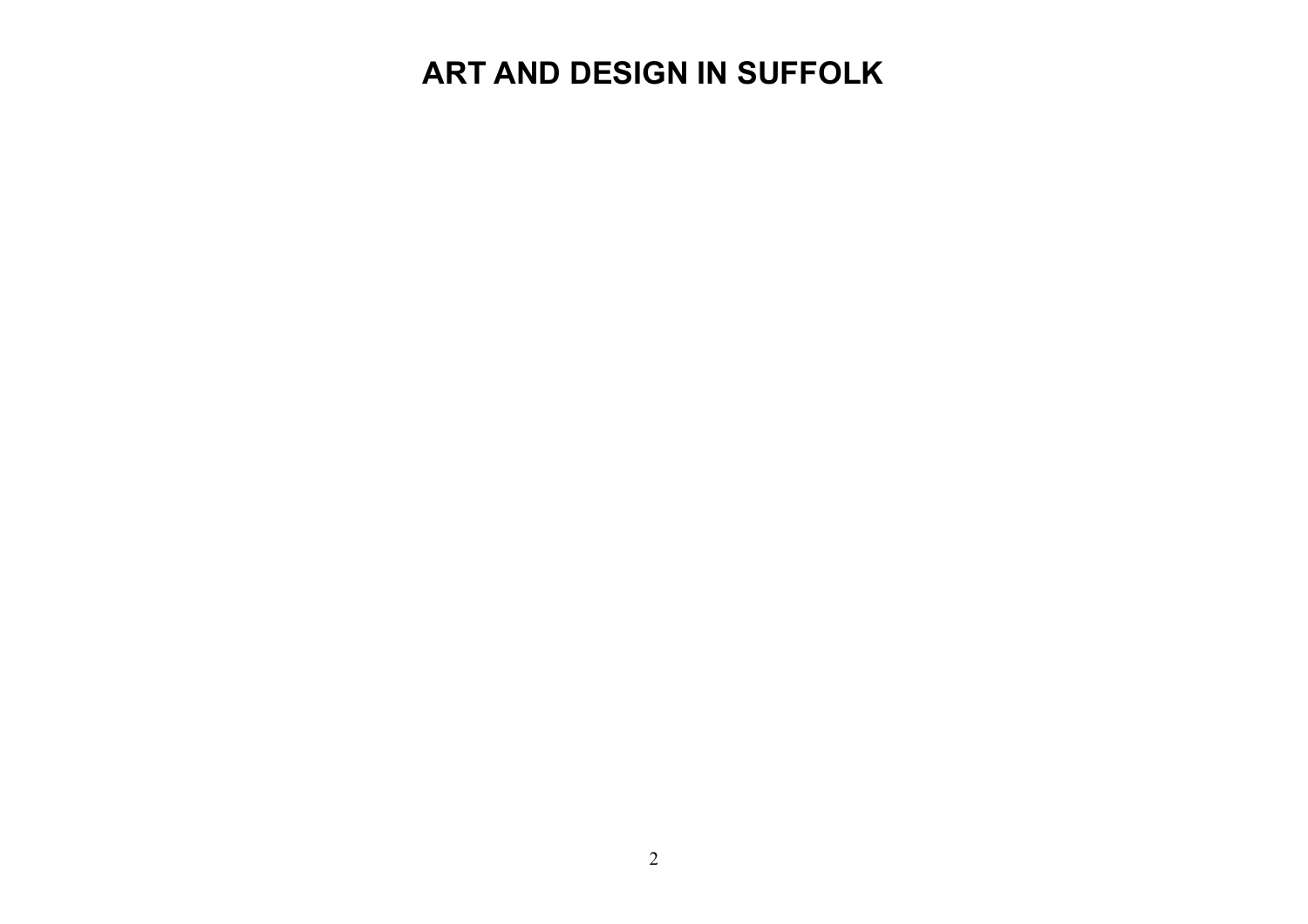### **PAINTING – YEAR 2/3/4**

| Skills,<br>concepts,<br>knowledge and<br>understanding | Comparing and<br>commenting on their<br>own and others'<br>work.<br>Collecting visual and<br>other information for<br>the development of<br>ideas. | Exploring ways of<br>making and creating a<br>range of light and dark<br>colours from the<br>primary and secondary<br>range. | Identifying and using<br>specific painting<br>techniques in the work<br>of Vincent Van Gogh.<br>Experimenting with<br>paint application to<br>represent specific<br>ideas.                                        | Responding to ideas<br>and techniques used<br>by other artists.<br>Comparing and<br>contrasting images<br>from a range of artists.     | Investigating and<br>mixing primary colours<br>to create secondary<br>colours.<br>Developing an<br>understanding of<br>abstract art.   | Experiments with<br>tonking and sgraffito<br>techniques to<br>develop work.<br>Adapting work and<br>development of skills<br>of control of tools and<br>techniques. |
|--------------------------------------------------------|----------------------------------------------------------------------------------------------------------------------------------------------------|------------------------------------------------------------------------------------------------------------------------------|-------------------------------------------------------------------------------------------------------------------------------------------------------------------------------------------------------------------|----------------------------------------------------------------------------------------------------------------------------------------|----------------------------------------------------------------------------------------------------------------------------------------|---------------------------------------------------------------------------------------------------------------------------------------------------------------------|
| <b>Vocabulary</b>                                      | Collections<br><b>Colour families</b><br>Review<br>Tint                                                                                            | Tone<br>Tint<br>Fold<br>Arrange<br>Light/dark                                                                                | Vincent Van Gogh,<br><b>Starry Night</b><br><b>Strokes</b><br>Impasto<br>Images<br>Dabs                                                                                                                           | Sky<br>John Constable<br>J.M.W. Turner<br>Peter Lanyon<br>Maggie Hambling                                                              | Abstract art<br>Stripes and blocks<br>Primary and secondary<br>colours<br>Sugar paper<br><b>Scissors</b>                               | Technique<br>Tonking<br>Layers<br>Sgraffito                                                                                                                         |
| <b>Curriculum</b><br><b>links</b>                      | Literacy- discussing<br>the names given to<br>colours in<br>commercial paint<br>charts.                                                            | Literacy - names for<br>colours.                                                                                             | Literacy-link to<br>descriptive text.                                                                                                                                                                             | Literacy, - discussion<br>Geography - sky<br>observations,<br>ICT-research artists.                                                    | Literacy- annotation in<br>sketchbooks                                                                                                 | Literacy- following<br>instructions.                                                                                                                                |
| <b>Resources</b>                                       | Paint charts,<br>Sketchbook,<br>Ready-mix (3<br>primary colours plus<br>white).<br>Hog hair brushes,<br>Off-white sugar<br>paper,<br>Newspaper.    | As previous session                                                                                                          | Ready-mix blues +<br>white.<br>Powder paint.<br>Paper,<br>Sketchbooks,<br>Newspaper,<br>Brushes.<br>Glue spreaders, lolly<br>sticks etc - to apply<br>impasto.<br>Van Gogh - "Starry<br>Night" -<br>Google images | Chalks<br>Ready-mix and powder<br>paint,<br>Hog hair brushes,<br>Off white sugar paper.<br>Sky images:<br>Google images<br><b>Tate</b> | Ready-mix and powder<br>paint,<br>Hog hair brushes,<br>Off- white sugar paper.<br>Sean Scully -<br><b>Google Images</b><br><b>Tate</b> | Paints.<br>Hog hair brushes,<br>Newspaper.                                                                                                                          |
| <b>Time</b>                                            | 1 hour                                                                                                                                             | 1 hour                                                                                                                       | 1 hour                                                                                                                                                                                                            | 1 hour                                                                                                                                 | 1 hour                                                                                                                                 | 1 hour                                                                                                                                                              |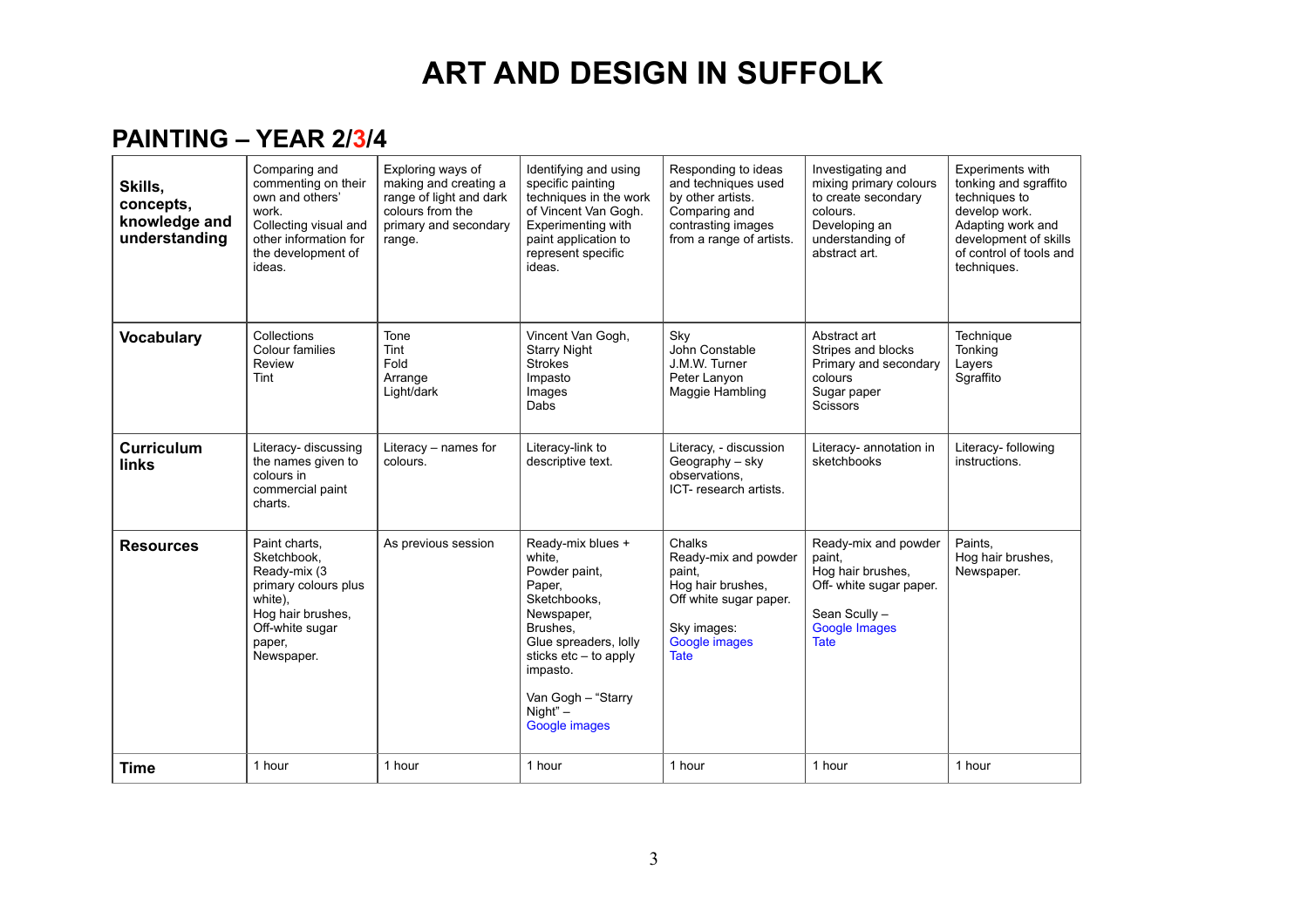#### **PAINTING – YEAR 2/3/4**

| <b>Expectations</b>                                                                                                                                                                                                                                                                                            | <b>Names</b> | <b>Next Steps</b> |  |
|----------------------------------------------------------------------------------------------------------------------------------------------------------------------------------------------------------------------------------------------------------------------------------------------------------------|--------------|-------------------|--|
| Some children will have made limited progress. They will be able to<br>explore ideas about colour and shape and produce paintings using<br>different media and techniques. They will be able to comment on their<br>work and suggest ways of improving it and discuss the work of others<br>including artists. |              |                   |  |